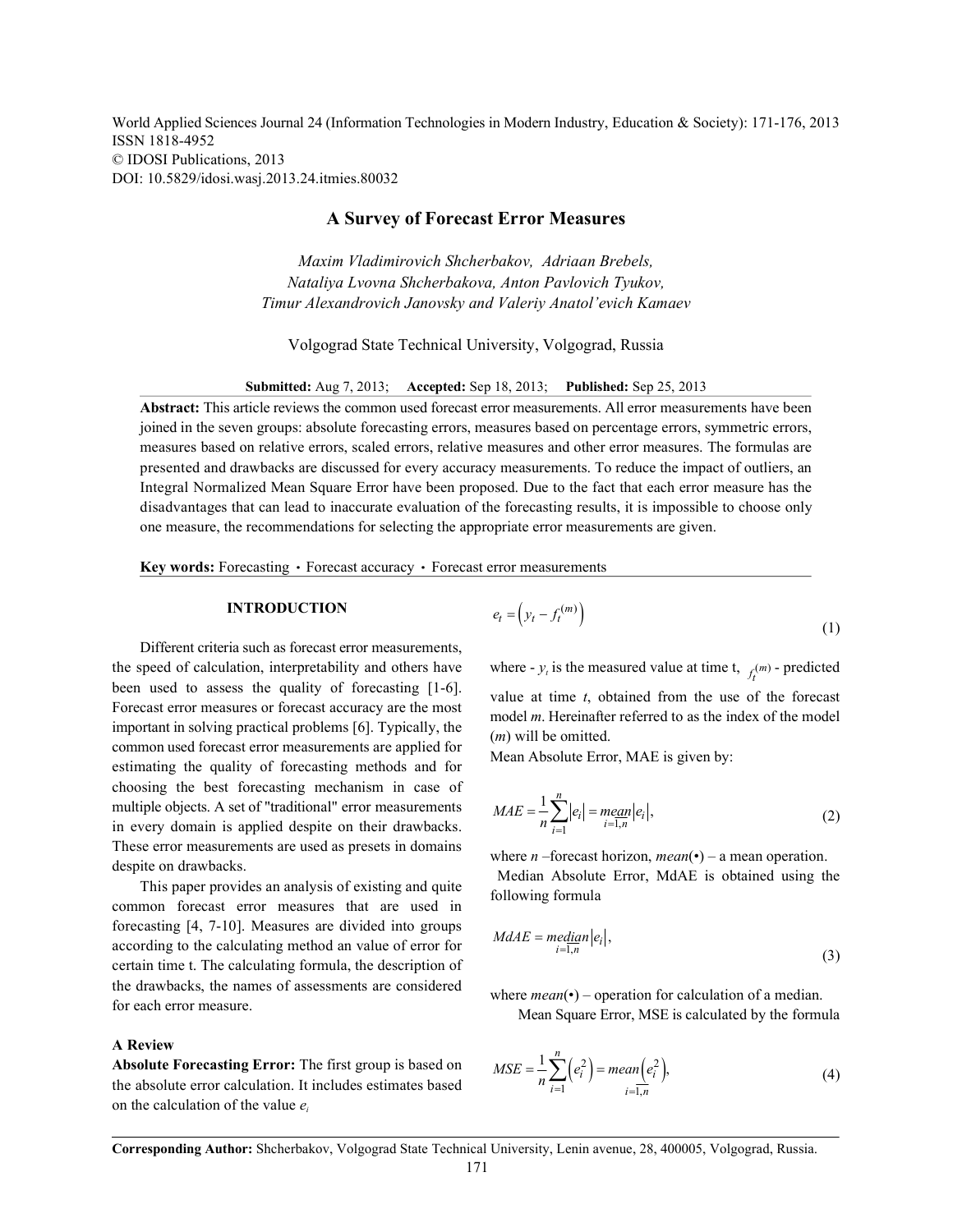hence, Root Mean Square Error, RMSE is calculated as:

$$
RMSE = \sqrt{\frac{1}{n} \sum_{i=1}^{n} (e_i^2)} = \sqrt{mean(e_i^2) \tag{5}
$$

These error measures are the most popular in various is equal to zero. domains  $[8, 9]$ . However, absolute error measures have the  $\bullet$  Non-symmetrical issue - the error values differ following shortcomings. The state of the predicted value is bigger or smaller than than than the predicted value is bigger or smaller than

- The main drawback is the scale dependency [9]. Outliers have significant impact on the result, different scales or magnitudes then absolute error the maximal value of the "normal" cases [4]. measures could not be applied.  $\bullet$  The error measures are biased. This can lead to an
- data on the forecast performance evaluation [11]. performance [15]. So, if data contain an outliers with maximal value (this is common case in real world tasks), then **Symmetric Errors:** The criteria which have been included absolute error measures provide conservative values. in this group are calculated based on the value:
- *RMSE*, *MSE* have a low reliability: the results could be different depending on different fraction of data

are calculated based on the value *P<sub>t</sub>* Mean Absolute Percentage Error, sMAPE is calculated

$$
p_t = \frac{|e_t|}{y_t} \tag{6}
$$

Also these errors are the most common in forecasting domain. The group of percentage based errors includes and the median mean absolute percentage error the following errors.

Mean Absolute Percentage Error, MAPE

$$
MAPE = \frac{1}{n} \sum_{i=1}^{n} 100 \cdot |p_i| = \underset{i=1, n}{\text{mean}} (100 \cdot |p_i|) \tag{7}
$$

resistant to outliers and calculated according to the additional member: formula

$$
MdAPE = median(100 \cdot |p_i|)
$$
\n(8)

Root Mean Square Percentage Error, RMSPE is calculated according to:

$$
RMSPE = \sqrt{\underset{i=1,n}{\text{mean}(100 \cdot |p_i|)}^2},\tag{9}
$$

and the median percentage error of the quadratic

$$
RMdSPE = \sqrt{median(100 \cdot |p_i|)^2},\tag{10}
$$

We note the following shortcomings.

- Appearance division by zero when the actual value
- the actual [12-14].
- Therefore if the forecast task includes objects with particularly if outlier has a value much bigger then
- The next drawback is the high influence of outliers in incorrect evaluation of the forecasting models

be different depending on different fraction of data 
$$
s_t = \frac{|e_t|}{(y_t + f_t)}.
$$
 (11)

**Measures Based on Percentage Errors:** Percentage errors The group includes next measures. Symmetric according to

$$
sMAPE = \frac{1}{n} \sum_{i=1}^{n} 200 \cdot |s_i| = \underset{i=1,n}{\text{mean}} (200 \cdot |s_i|),
$$
\n(12)

$$
sM dAPE = median (200 \cdot |s_i|). \tag{13}
$$

To avoid the problems associated with the division Median Absolute Percentage Error, MdAPE is more has been proposed. Their denominators have an by zero, a modified sMAPE - Modified sMAPE, msMAPE

$$
msMAPE = \frac{1}{n} \sum_{i=1}^{n} \frac{|y_i - f_i|}{(|y_i| + |f_i|)/2 + S_i},
$$
\n(14)

where 
$$
S_i = \frac{1}{i-1} \sum_{k=1}^{i-1} |y_k - \overline{y}_{i-1}|, \overline{y}_{i-1} = \frac{1}{i-1} \sum_{k=1}^{i-1} y_k.
$$

Developing the idea for the inclusion of an additional terms, more sophisticated measures was presented [16]: KL-N, KL-N1, KL-N2, KL-DE1, KL-DE2, IQR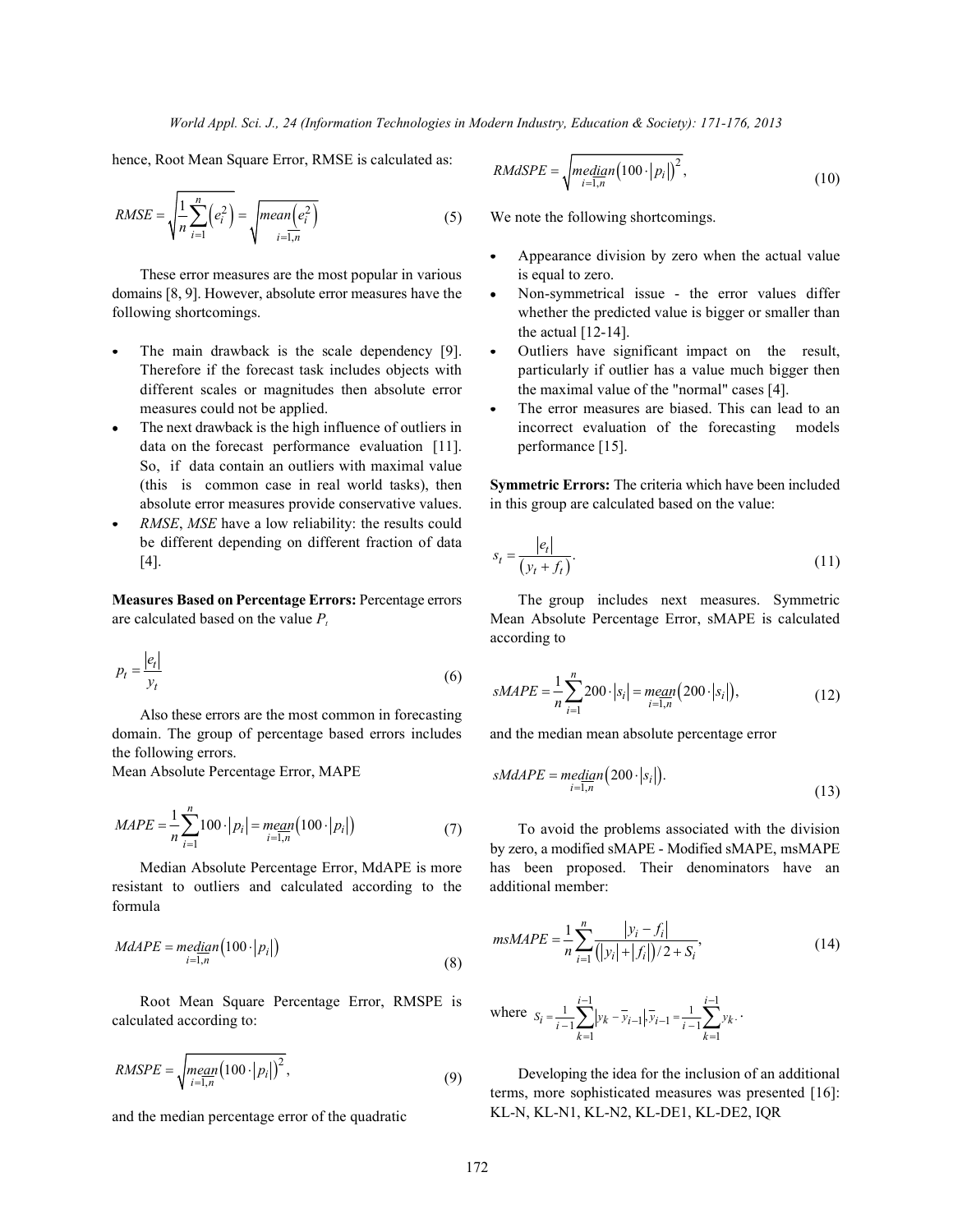- Despite its name, this error is also non-symmetric  $\bullet$ [13].
- Furthermore, if the actual value is equal to forecasted value, but with opposite sign, or both of these values are zero, then a divide by zero error occurs.
- These criteria are affected by outliers in analogous with the percentage errors.
- If more complex estimations have been used, the problem of interpretability of results occurs and this fact slows their spread in practice [4].

**Measures Based on Relative Errors:** The basis for calculation of errors in this group is the value determined as follows:

$$
r_t = \frac{|e_t|}{\left(y_t - f_t^*\right)},\tag{15}
$$

where  $f_t^*$  - the predictive value obtained using a reference model prediction (benchmark model). The main practice is to use a naive model as a reference model

$$
f_t^* = y_{t-l},\tag{16}
$$

where  $l$  - the value of the lag and  $l = 1$ .

The group includes the next measures. Mean Relative Absolute Error, MRAE is given by the formula

$$
MRAE = \underset{i=1,n}{\text{mean}} |r_i|,\tag{17}
$$

Median Relative Absolute Error, MRAE is calculated according to

$$
MdRAE = median|r_i|,
$$
\n(18)

and Geometric Mean Relative Absolute Error, GMRAE), which is calculated similarly to (17), but instead of *mean*(•) the geometric mean is obtained *gmean*(•).

It should be noted the following shortcomings.

Based the formulas (15-18), division by zero error occurs, if the predictive value obtained by reference model is equal to the actual value.

The following disadvantages should be noted. **If naive model has been chosen then division by zero** error occurs in case of continuous sequence of identical values of the time series.

> **Scaled Error:** As a basis for calculating the value of the scaled errors  $q_i$  is given by

$$
q_{t} = \frac{|e_{t}|}{\frac{1}{n-1} \sum_{i=2}^{n} |y_{i} - y_{i-1}|}.
$$
\n(19)

This group contains Mean Absolute Scaled Error, MASE proposed in [9]. It is calculated according to:

$$
MASE = \underset{i=1,n}{\text{mean}} |q_i|,\tag{20}
$$

Another evaluation of this group is Root Mean Square Scaled Error, RMSSE is calculated by the formula [10]:

$$
RMSSE = \sqrt{\underset{i=1,n}{\text{mean}(q_i^2)}}.
$$
\n(22)

These measures is symmetrical and resistant to outliers. However, we can point to two drawbacks.

- If the forecast horizon real values are equal to each  $\bullet$ other, then division by zero occurs.
- Besides it is possible to observe a weak bias estimates if you do the experiments by analogy with [15].

**Relative Measures:** This group contains of measures calculated as a ratio of mentioned above error measures obtained by estimated forecasting models and reference models. Relative Mean Absolute Error, RelMAE is calculated by the formula.

$$
RMAE = \frac{MAE}{MAE^*},\tag{23}
$$

where *MAE* and *MAE*<sup>\*</sup> the mean absolute error for the analyzed forecasting model and the reference model respectively, calculated using the formula (2).

Relative Root Mean Square Error, RelRMSE is calculated similarly to (23), except that the right side is calculated by (5)

$$
RRMSE = \frac{RMSE}{RMSE^*}. \tag{24}
$$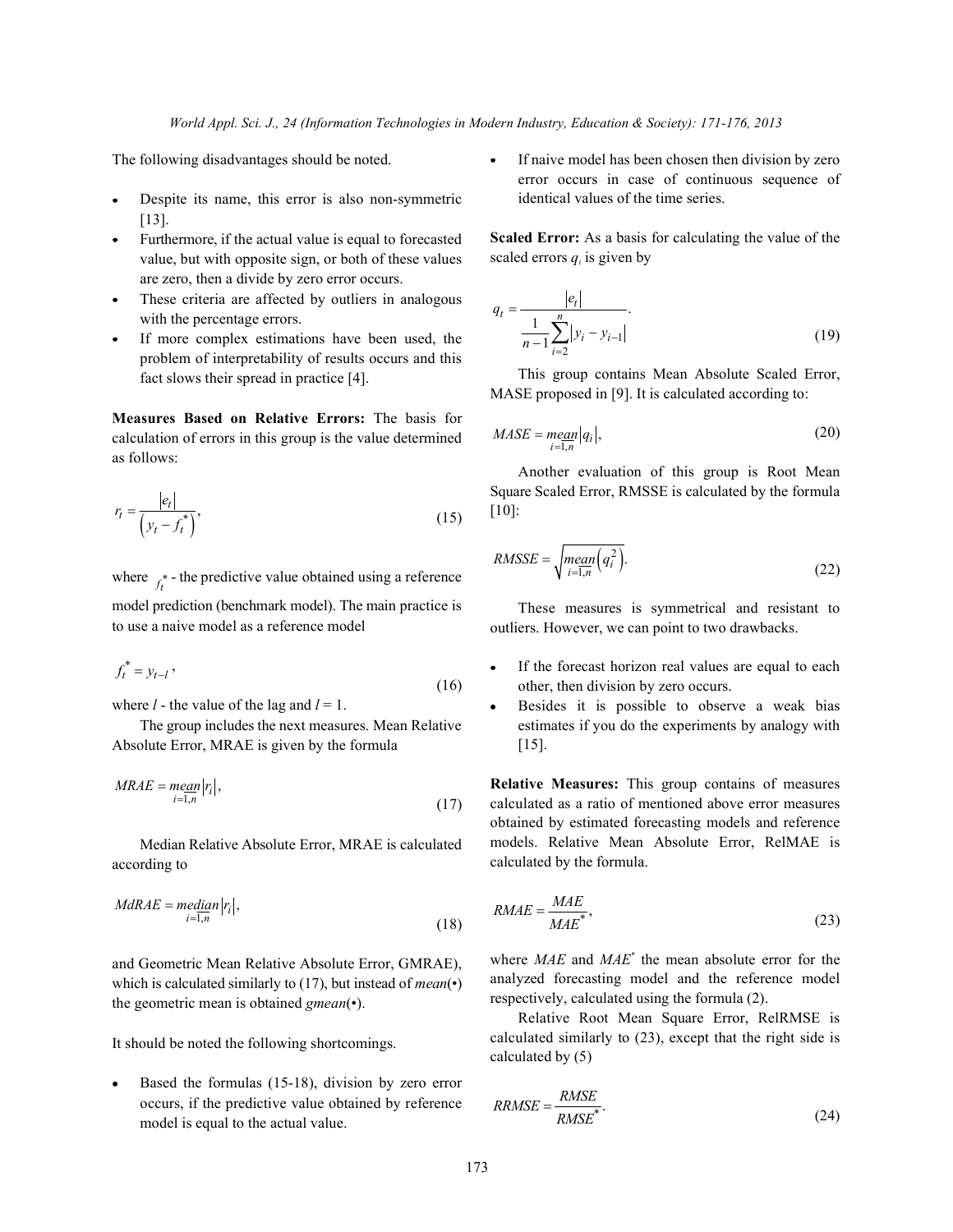logarithm of the ratio (23). In this case, the measure is called the Log Mean Squared Error Ratio, (LMR)

$$
LMR = \log\left(\frac{RMSE}{RMSE^*}\right).
$$
\n(25)

Syntetos *et al*. proposed a more complex assessment of the relative geometric standard deviation Relative Geometric Root Mean Square Error, RGRMSE [17].

The next group of measures counts the number of cases where the error of the model prediction error is greater than the reference model. For instance, PB (MAE) - Percentage Better (MAE), calculated by the formula:

$$
PB(MAE) = 100\% \cdot mean \Big( I \Big\{ MAE < MAE^* \Big\} \Big). \tag{26}
$$

where  $I\{\cdot\}$  - the operator that yields the value of zero or one, in accordance with the expression:

$$
I(MAE) = \begin{cases} 0, & \text{if } MAE < MAE^*; \\ 1. < \end{cases} \tag{27}
$$

By analogy with PB (MAE), Percentage Better (MSE) can be defined.

The disadvantages of these measures are the following.

- Division by zero error occurs if the reference forecast error is equal to zero.
- These criteria determine the number of cases when the analyzed forecasting model superior to the base but do not evaluate the value of difference.

**Other Error Measures:** This group includes measures proposed in various studies to avoid the shortcomings of existing and common measures.

To avoid the scale dependency, Normalized Root Mean Square Error (nRMSE) has been proposed, calculated by the formula:

$$
nRMSE = \frac{1}{y} \sqrt{mean(e_i^2)},
$$
\n(28)

where  $\bar{y}$  - the normalization factor, which is usually equal

to either the maximum measured value on the forecast horizon, or the difference between the maximum and minimum values. Normalization factor can be calculated

In some situations it is reasonable to calculate the over the entire interval or time horizon or defined short interval of observation [18]. However, this estimate is affected by influence of outliers, if outlier has a value much bigger the maximal "normal" value. To reduce the impact of outliers, Integral Normalized Mean Square Error [19] have been proposed, calculated by the formula:

$$
inRSE = \frac{1}{\sum_{i=1}^{n} y_i} \sqrt{mean\left(e_i^2\right)}.
$$
\n(29)

Some research contains the the ways of *NRMSE* calculation as [16]:

$$
inRSE = \sqrt{\sum_{i=1}^{n} (e_i)^2 \over \sum_{i=1}^{n} (y_i - \overline{y})^2},
$$
\nwhere  $\overline{y} = \frac{1}{n} \sum_{k=1}^{n} y_k$ .

\n(30)

Other measures are called normalized std\_APE and std\_MAPE [20, 21] and calculated by the formula

$$
Std\_AE = \sqrt{\frac{\sum_{i=1}^{n} (e_i - MAE)^2}{n-1}}
$$
(31)

and

$$
Std\_APE = \sqrt{\frac{\sum_{i=1}^{n} (p_i - MAPE)^2}{n-1}}
$$
(32)

respectively.

As a drawback, you can specify a division by zero error if normalization factor is equal to zero.

**Recommendations How to Choose Error Measures:** One of the most difficult issues is the question of choosing the most appropriate measures out of the groups. Due to the fact that each error measure has the disadvantages that can lead to inaccurate evaluation of the forecasting results, it is impossible to choose only one measure [5].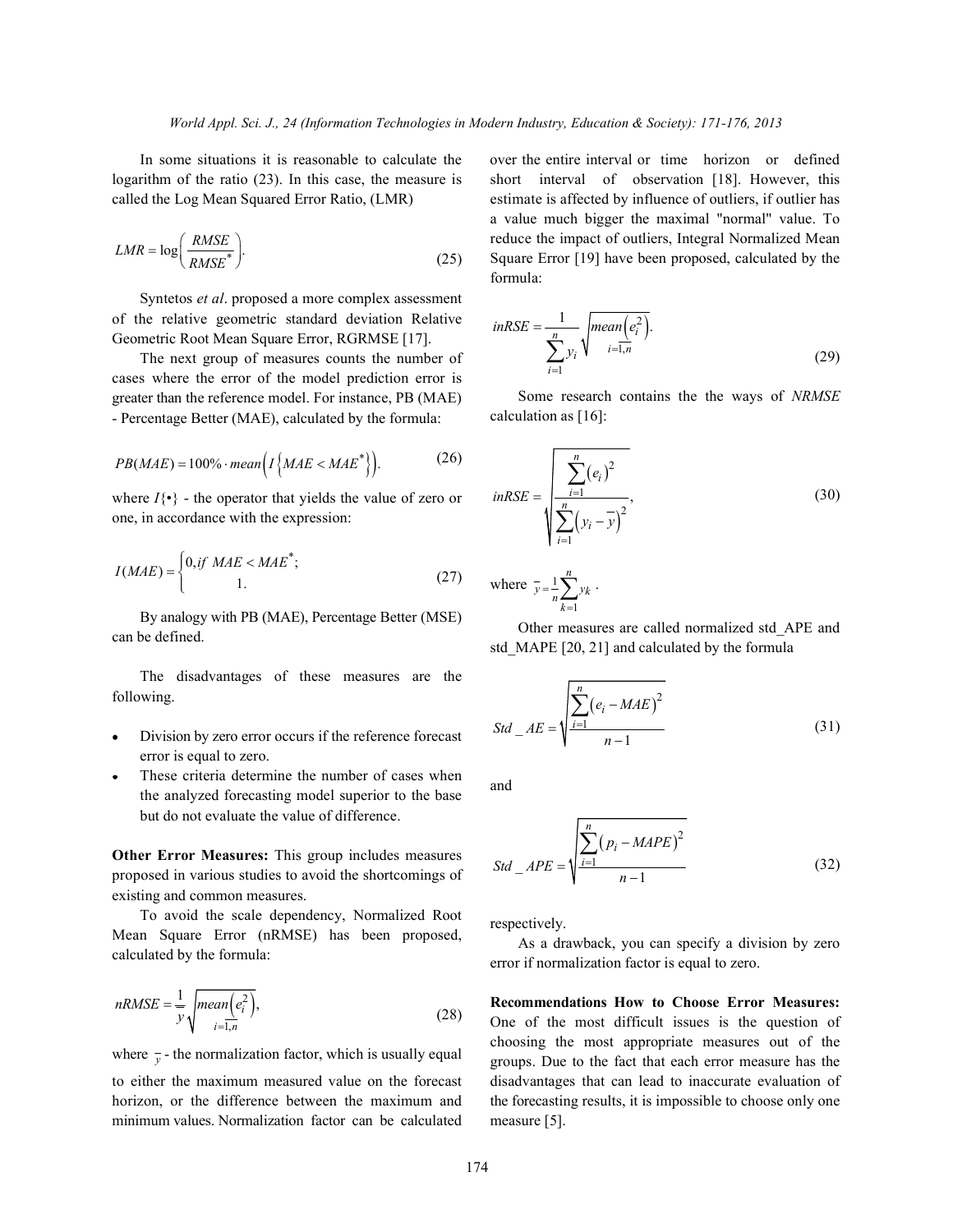*World Appl. Sci. J., 24 (Information Technologies in Modern Industry, Education & Society): 171-176, 2013*

We provide the following guidelines for choosing the **ACKNOWLEDGMENTS** error measures.

Authors would like to thank RFBR for support of the

- measures are not applicable. The following V. Kamaev, 2012. A concept of web-based energy recommendations are provided for mutli-scales cases. data quality assurance and control system. In the In spite of the fact that percentage errors are Proceedings of the 14th International Conference on commonly used in real world forecast tasks, but due Information Integration and Web-based Applications
- half-plane and there are no outliers in the data, it is N.L. Shcherbakova and A. Brebels, 2012. Using advisable to use symmetric error measures. Connectionist Systems for Electric Energy If the data are "dirty", i.e. contain outliers, it is Consumption Forecasting in Shopping Centers. advisable to apply the scaled measures such as Automation and Remote Control, 73(6): 1075-1084.
- MASE, inRSE. In this case (i) the horizon should be 3. Owoeye, D., M. Shcherbakov and V. Kamaev, 2013. large enough, (ii) no identical values should be, (iii) A photovoltaic output backcast and forecast method the normalized factor should be not equal to zero. based on cloud cover and historical data. In the If predicted data have seasonal or cyclical patterns, Proceedings of the The Sixth IASTED Asian it is advisable to use the normalized error measures, Conference on Power and Energy Systems (AsiaPES
- within the interval equal to the cycle or season. 4. Armstrong, J.S. and F. Collopy, 1992. Error measures If there is no results of prior analysis and a-prior for generalizing about forecasting methods: Empirical information about the quality of the data, it comparisons. International Journal of Forecasting,
- After calculating, the results are analyzed with 5. Mahmoud, E., 1984. Accuracy in forecasting: A
	- For the same time series the results for model  $m_1$  accuracy: Comparison of criteria used to select is better than  $m_2$ , based on the one error forecasting methods. International Journal of
	- For different time series the results for model  $m_1$  7. Armstrong, J.S., 2001. Evaluating forecasting is better in most cases, but worst for a few of methods. In Principles of forecasting: a handbook for cases. researchers and practitioners. Norwell, MA: Kluwer Academic Publishers, pp: 443-512.
		- **CONCLUSION** 8. Gooijer, J.G.D. and R.J. Hyndman, 2006. 25 years of time series forecasting. International Journal of
			-
			-

If forecast performance is evaluated for time series research (Grants #12-07-31017, 12-01-00684). with the same scale and the data preprocessing procedures were performed (data cleaning, anomaly **REFERENCES** detection), it is reasonable to choose MAE, MdAE, RMSE. In case of different scales, these error 1. Tyukov, A., A. Brebels, M. Shcherbakov and

- to the non-symmetry, they are not recommended. & Services, pp: 267-271. If the range of the values lies in the positive 2. Kamaev, V.A., M.V. Shcherbakov, D.P. Panchenko,
- 
- wherein the normalization factors could be calculated 2013), pp: 28-31.
- reasonable to use the defined set of error measures. 8(1): 69-80. respect to division by zero errors and contradiction survey. Journal of Forecasting, 3(2): 139-159. cases: 6. Yokuma, J.T. and J.S. Armstrong, 1995. Beyond
	- measure, but opposite for another one; Forecasting, 11(4): 591-597.
	-

The review contains the error measures for time series Forecasting, 22(3): 443-473. forecasting models. All these measures are grouped into 9. Hyndman, R.J. and A.B. Koehler, 2006. Another look seven groups: absolute forecasting error, percentage at measures of forecast accuracy. International forecasting error, symmetrical forecasting error, measures Journal of Forecasting, 22(4): 679-688. based on relative errors, scaled errors, relative errors and 10. Theodosiou, M., 2011. Forecasting monthly other (modified). For each error measure the way of and quarterly time series using STL calculation is presented. Also shortcomings are defined decomposition. International Journal of Forecasting, for each of group. 27(4): 1178-1195.